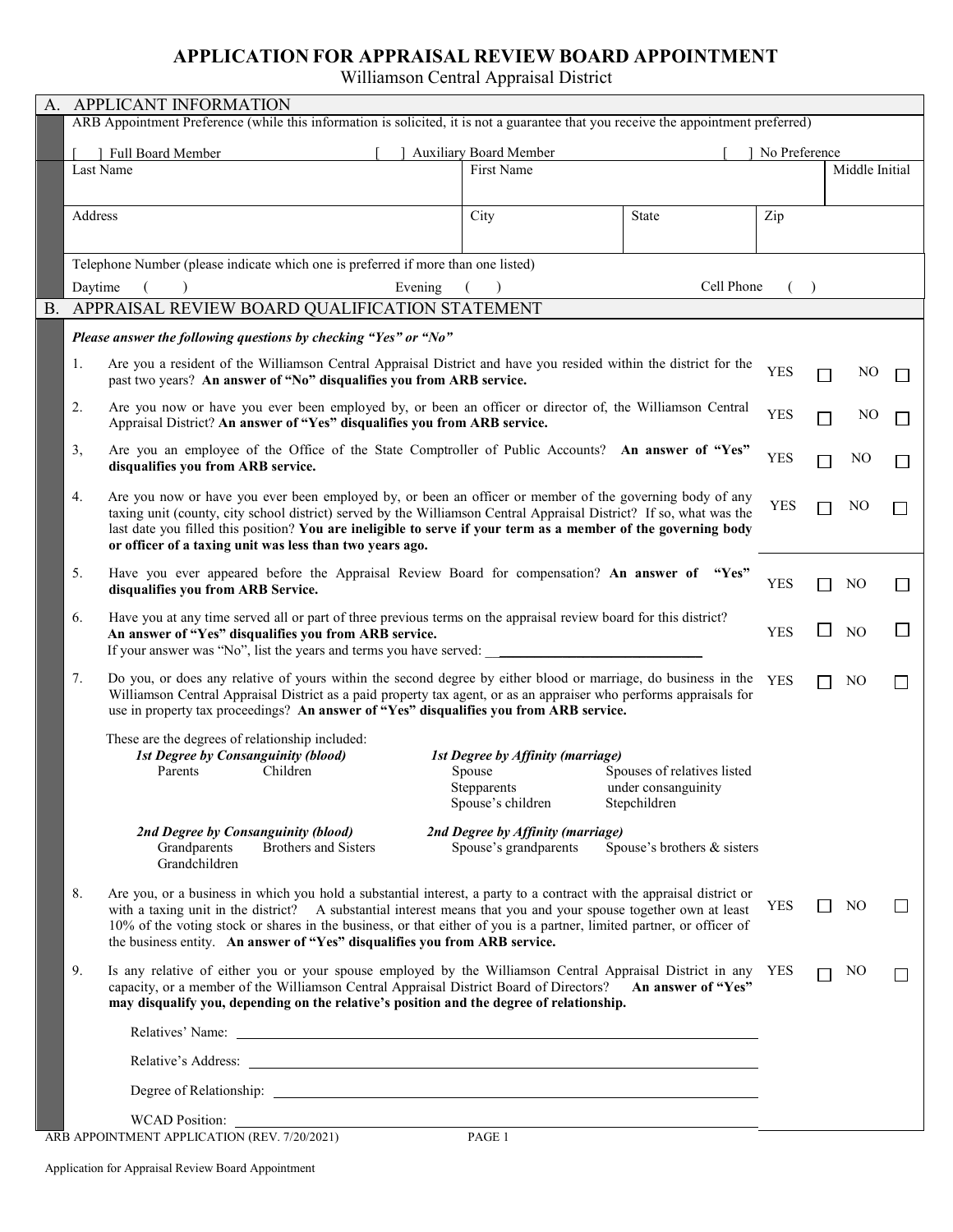| C. PERSONAL BACKGROUND                                                                                                                                                                                    |                                      |                                                                                                                        |                                                                                                                                                                                                                                                                             |                                                         |                                                  |                                                 |                          |              |                                      |                             |
|-----------------------------------------------------------------------------------------------------------------------------------------------------------------------------------------------------------|--------------------------------------|------------------------------------------------------------------------------------------------------------------------|-----------------------------------------------------------------------------------------------------------------------------------------------------------------------------------------------------------------------------------------------------------------------------|---------------------------------------------------------|--------------------------------------------------|-------------------------------------------------|--------------------------|--------------|--------------------------------------|-----------------------------|
| Have you ever been convicted of a felony, or a misdemeanor involving moral turpitude, or are you<br>1.<br>presently under indictment? If Yes, explain below the nature of the offense, date and location: |                                      |                                                                                                                        |                                                                                                                                                                                                                                                                             |                                                         |                                                  |                                                 | <b>YES</b>               |              | NO                                   |                             |
| 2.<br>Are you a U. S. Citizen?<br>If "No", are you eligible to be employed under a visa or entry permit?                                                                                                  |                                      |                                                                                                                        |                                                                                                                                                                                                                                                                             |                                                         |                                                  |                                                 | <b>YES</b><br><b>YES</b> | $\mathsf{L}$ | N <sub>O</sub><br>N <sub>O</sub>     | $\mathcal{L}_{\mathcal{A}}$ |
| 3.                                                                                                                                                                                                        |                                      |                                                                                                                        | Use the space below to list professional society memberships, job related licenses, registrations, certificates (with their numbers), and<br>expiration dates. Provide additional comments or information that would be of assistance in considering you for this position. |                                                         |                                                  |                                                 |                          |              |                                      |                             |
| EDUCATION & TRAINING (List most recent first)<br>D.                                                                                                                                                       |                                      |                                                                                                                        |                                                                                                                                                                                                                                                                             |                                                         |                                                  |                                                 |                          |              |                                      |                             |
| <b>COLLEGE - UNIVERSITIES</b><br>TRADE OR BUSINESS SCHOOLS                                                                                                                                                | CITY/STATE<br>(LIST CAMPUS ATTENDED) |                                                                                                                        | <b>DATES</b><br><b>ATTENDED</b><br>MO/YR TO MO/YR                                                                                                                                                                                                                           | DEGREE /<br><b>DIPLOMA AND</b><br><b>DATES RECEIVED</b> | <b>SEMESTER</b><br><b>HOURS</b><br><b>EARNED</b> | <b>QUARTER</b><br><b>HOURS</b><br><b>EARNED</b> |                          |              | <b>MAJOR AREA OF</b><br><b>STUDY</b> |                             |
| -1.                                                                                                                                                                                                       |                                      |                                                                                                                        |                                                                                                                                                                                                                                                                             |                                                         |                                                  |                                                 |                          |              |                                      |                             |
| 2.                                                                                                                                                                                                        |                                      |                                                                                                                        |                                                                                                                                                                                                                                                                             |                                                         |                                                  |                                                 |                          |              |                                      |                             |
|                                                                                                                                                                                                           |                                      |                                                                                                                        |                                                                                                                                                                                                                                                                             |                                                         |                                                  |                                                 |                          |              |                                      |                             |
| 3.                                                                                                                                                                                                        |                                      |                                                                                                                        |                                                                                                                                                                                                                                                                             |                                                         |                                                  |                                                 |                          |              |                                      |                             |
|                                                                                                                                                                                                           |                                      |                                                                                                                        |                                                                                                                                                                                                                                                                             |                                                         |                                                  |                                                 |                          |              |                                      |                             |
| E. WORK HISTORY (List most recent job first) Include paid or verifiable non-paid experience including military service. If you have                                                                       |                                      |                                                                                                                        |                                                                                                                                                                                                                                                                             |                                                         |                                                  |                                                 |                          |              |                                      |                             |
| FROM (MO/YR)<br>TO                                                                                                                                                                                        |                                      | had more than one position with the same employer, please list each position separately.<br><b>JOB</b><br><b>TITLE</b> |                                                                                                                                                                                                                                                                             |                                                         |                                                  |                                                 |                          |              |                                      |                             |
| <b>HOURS WORKED</b>                                                                                                                                                                                       | <b>TYPE OF</b><br><b>BUSINESS</b>    |                                                                                                                        |                                                                                                                                                                                                                                                                             |                                                         |                                                  |                                                 |                          |              |                                      |                             |
| NO. OF EMPLOYEES SUPERVISED<br>DIRECTLY / INDIRECTLY                                                                                                                                                      | <b>EMPLOYER'S</b><br><b>NAME</b>     |                                                                                                                        |                                                                                                                                                                                                                                                                             |                                                         |                                                  |                                                 |                          |              |                                      |                             |
| <b>SUPERVISOR'S</b><br><b>NAME</b>                                                                                                                                                                        | <b>COMPLETE ADDRESS</b>              |                                                                                                                        |                                                                                                                                                                                                                                                                             |                                                         |                                                  |                                                 |                          |              |                                      |                             |
| <b>SUPERVISOR'S</b><br>TITLE                                                                                                                                                                              |                                      |                                                                                                                        |                                                                                                                                                                                                                                                                             |                                                         |                                                  |                                                 |                          |              |                                      |                             |
| <b>REASON FOR LEAVING</b>                                                                                                                                                                                 |                                      |                                                                                                                        |                                                                                                                                                                                                                                                                             |                                                         |                                                  |                                                 |                          |              |                                      |                             |
| TO<br>FROM (MO/YR)                                                                                                                                                                                        |                                      | <b>JOB</b><br><b>TITLE</b>                                                                                             |                                                                                                                                                                                                                                                                             |                                                         |                                                  |                                                 |                          |              |                                      |                             |
| <b>HOURS WORKED</b>                                                                                                                                                                                       |                                      | <b>TYPE OF</b><br><b>BUSINESS</b>                                                                                      |                                                                                                                                                                                                                                                                             |                                                         |                                                  |                                                 |                          |              |                                      |                             |
| NO. OF EMPLOYEES SUPERVISED<br>DIRECTLY / INDIRECTLY                                                                                                                                                      | <b>EMPLOYER'S</b><br><b>NAME</b>     |                                                                                                                        |                                                                                                                                                                                                                                                                             |                                                         |                                                  |                                                 |                          |              |                                      |                             |
| <b>SUPERVISOR'S</b><br>NAME                                                                                                                                                                               |                                      | <b>COMPLETE ADDRESS</b>                                                                                                |                                                                                                                                                                                                                                                                             |                                                         |                                                  |                                                 |                          |              |                                      |                             |
| <b>SUPERVISOR'S</b><br>TITLE                                                                                                                                                                              |                                      |                                                                                                                        |                                                                                                                                                                                                                                                                             |                                                         |                                                  |                                                 |                          |              |                                      |                             |
| <b>REASON FOR LEAVING</b>                                                                                                                                                                                 |                                      |                                                                                                                        |                                                                                                                                                                                                                                                                             |                                                         |                                                  |                                                 |                          |              |                                      |                             |
| TO<br><b>JOB</b><br>FROM (MO/YR)<br><b>TITLE</b>                                                                                                                                                          |                                      |                                                                                                                        |                                                                                                                                                                                                                                                                             |                                                         |                                                  |                                                 |                          |              |                                      |                             |
| <b>TYPE OF</b><br><b>HOURS WORKED</b><br><b>BUSINESS</b>                                                                                                                                                  |                                      |                                                                                                                        |                                                                                                                                                                                                                                                                             |                                                         |                                                  |                                                 |                          |              |                                      |                             |
| NO. OF EMPLOYEES SUPERVISED<br>DIRECTLY / INDIRECTLY                                                                                                                                                      | <b>EMPLOYER'S</b><br><b>NAME</b>     |                                                                                                                        |                                                                                                                                                                                                                                                                             |                                                         |                                                  |                                                 |                          |              |                                      |                             |
| <b>SUPERVISOR'S</b><br>NAME                                                                                                                                                                               |                                      | <b>COMPLETE ADDRESS</b>                                                                                                |                                                                                                                                                                                                                                                                             |                                                         |                                                  |                                                 |                          |              |                                      |                             |
| <b>SUPERVISOR'S</b><br><b>TITLE</b>                                                                                                                                                                       |                                      |                                                                                                                        |                                                                                                                                                                                                                                                                             |                                                         |                                                  |                                                 |                          |              |                                      |                             |
| <b>REASON FOR LEAVING</b>                                                                                                                                                                                 |                                      |                                                                                                                        |                                                                                                                                                                                                                                                                             |                                                         |                                                  |                                                 |                          |              |                                      |                             |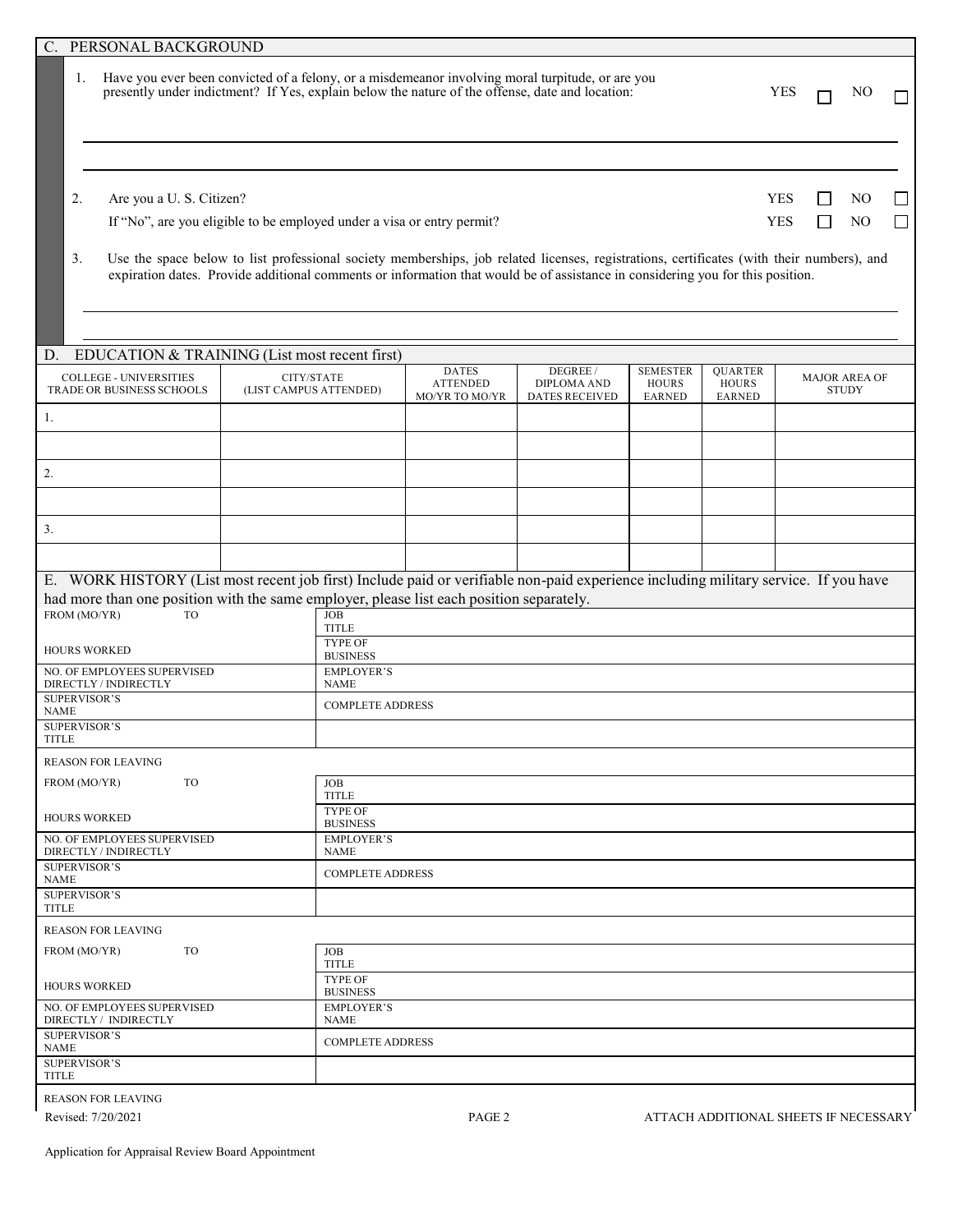| F. In your own words, please explain why you should be considered for appointment to the Appraisal Review Board.                                                                                                                                                                                                                                                          |
|---------------------------------------------------------------------------------------------------------------------------------------------------------------------------------------------------------------------------------------------------------------------------------------------------------------------------------------------------------------------------|
|                                                                                                                                                                                                                                                                                                                                                                           |
|                                                                                                                                                                                                                                                                                                                                                                           |
|                                                                                                                                                                                                                                                                                                                                                                           |
|                                                                                                                                                                                                                                                                                                                                                                           |
|                                                                                                                                                                                                                                                                                                                                                                           |
|                                                                                                                                                                                                                                                                                                                                                                           |
|                                                                                                                                                                                                                                                                                                                                                                           |
|                                                                                                                                                                                                                                                                                                                                                                           |
|                                                                                                                                                                                                                                                                                                                                                                           |
|                                                                                                                                                                                                                                                                                                                                                                           |
|                                                                                                                                                                                                                                                                                                                                                                           |
|                                                                                                                                                                                                                                                                                                                                                                           |
|                                                                                                                                                                                                                                                                                                                                                                           |
|                                                                                                                                                                                                                                                                                                                                                                           |
|                                                                                                                                                                                                                                                                                                                                                                           |
|                                                                                                                                                                                                                                                                                                                                                                           |
|                                                                                                                                                                                                                                                                                                                                                                           |
|                                                                                                                                                                                                                                                                                                                                                                           |
|                                                                                                                                                                                                                                                                                                                                                                           |
|                                                                                                                                                                                                                                                                                                                                                                           |
|                                                                                                                                                                                                                                                                                                                                                                           |
|                                                                                                                                                                                                                                                                                                                                                                           |
|                                                                                                                                                                                                                                                                                                                                                                           |
|                                                                                                                                                                                                                                                                                                                                                                           |
|                                                                                                                                                                                                                                                                                                                                                                           |
|                                                                                                                                                                                                                                                                                                                                                                           |
|                                                                                                                                                                                                                                                                                                                                                                           |
|                                                                                                                                                                                                                                                                                                                                                                           |
|                                                                                                                                                                                                                                                                                                                                                                           |
|                                                                                                                                                                                                                                                                                                                                                                           |
|                                                                                                                                                                                                                                                                                                                                                                           |
|                                                                                                                                                                                                                                                                                                                                                                           |
|                                                                                                                                                                                                                                                                                                                                                                           |
|                                                                                                                                                                                                                                                                                                                                                                           |
|                                                                                                                                                                                                                                                                                                                                                                           |
|                                                                                                                                                                                                                                                                                                                                                                           |
| I have read this application carefully. I affirm that the information provided in this application and on all attachments,<br>if any, is true and correct. I understand that omitting or misrepresenting information could result in failure to consider<br>this application. I also understand it is a criminal violation to make a false statement on this application. |
| I further offirm that to the best of my knowledge and belief. I am not discuplified by law from eccenting an                                                                                                                                                                                                                                                              |

I further affirm that to the best of my knowledge and belief, I am not disqualified by law from accepting an appointment to the Appraisal Review Board for Williamson County. I am aware and agree that I will not be an employee of the Williamson Central Appraisal District or Williamson County Appraisal Review Board

Printed Name & Signature Date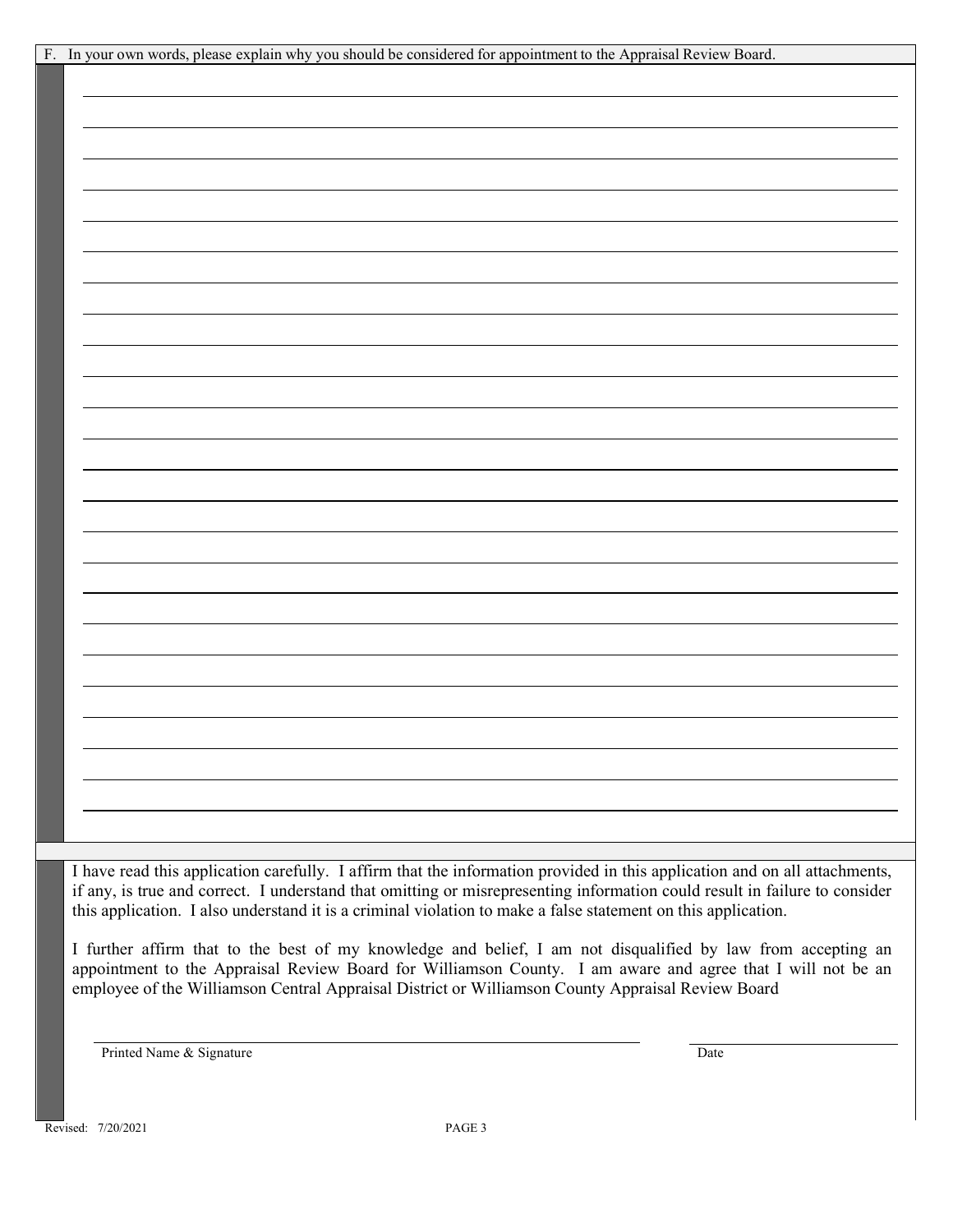



Williamson Central Appraisal District of Appraisal Review Board of Appraisal Review Board of Williamson County **Williamson County Williamson County Williamson County** 

## **APPRAISAL REVIEW BOARD WILLIAMSON COUNTY**

**NEW OR RETURNING MEMBER QUESTIONNAIRE** 

*If you feel any of these questions have already been answered by your responses on your application or resume, if provided, simply indicate so.* 

- 1. Why do you want to be, or continue to be, an ARB member?
- 2. What qualities or qualifications do you have that would assist you as an ARB member?
- 3. You are required to attend educational seminars to learn more about the ARB process. These seminars may be in-person or virtual sessions. The Comptroller's office conducts a 1-2 day required training, typically in February or March. You are also required to take the online Open Meeting Act and Public Information Act training through the Attorney General website. Will you be able to attend the required training?
- 4. Please list all properties you own in Williamson County. Do you own property in other counties?
- 5. Have you participated in the protest process with an appraisal district informal meeting or attended an Appraisal Review Board formal hearing, and if so, what was your experience?
- 6. Do you foresee any conflict of interest as an ARB member?
- 7. Sometimes the law may seem unfair, particularly in regard to some cases that you will hear evidence for. Will you be able to follow the law even under these circumstances?